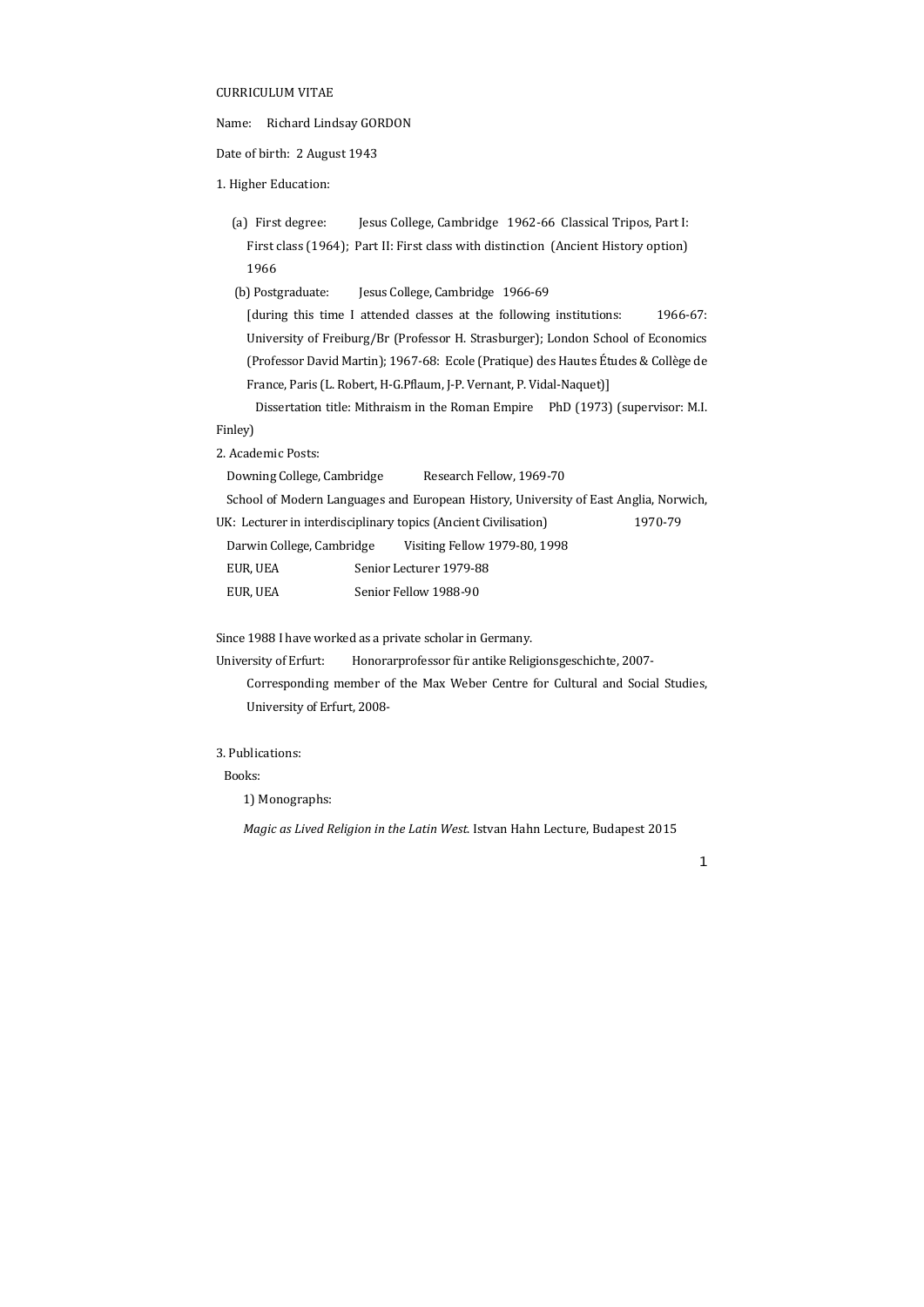## (forthcoming)

2) Collections:

*Image and Value in the Graeco‐Roman World: Studies in Mithraism and religious art* Variorum Collected Studies series (Aldershot, 1996).

*Using the Gods: Meaning and agency in Graeco‐Roman religion. RGVV* (Berlin) (forthcoming, 2016)

3) as editor:

- *Myth, religion and society: structuralist essays by M. Detienne, L. Gernet, J‐P. Vernant, P. Vidal‐Naquet* (Cambridge 1980 repr. 1986 and 2009) (ed. and transl.)
- with F. Marco Simón (eds.), *Magical Practice in the Latin West: Papers from the International Conference held at the University of Zaragoza, 30 Sept. – 1st Oct. 2005.* RGRW 168 (Leyden, 2010).
- with K. Waldner and W. Spickermann, *Burial Rituals, Ideas of Afterlife, and the Individual in the Hellenistic Worlfd and the Roman Empire*. PawB xx (Stuttgart, 2016).
- with G. Petridou and J. Rüpke, *Beyond Priesthood: Interacting with Religious Professionals and Appropropriating Traditionsin the Imperial Period*. RGVV xx (Berlin, 2016)
- with F. Marco Simón and M. Piranomonte (eds.), *Choosing Magic: Contexts, Objects, Meanings. The Archaeology of Instrumental Religion in the Latin West* (Rome, 2016)

#### Articles:

- 1. "Fear of freedom? Selective continuity in Hellenistic religion", *Didaskalos* 4  $(1972)$  48-60.
- 2. "Mithraism and Roman society", *Religion* 2 (1972) 92-121.
- 3. "Franz Cumont and the doctrines of Mithraism", *Mithraic Studies*, ed. J.R. Hinnells (Manchester, 1975), I, 215-48.
- 4. "The sacred geography of a mithraeum", *Journal of Mithraic Studies* 1, 1976, 119-65.
- 5. "A new Mithraic relief from Rome", *JMS* 1 (1976) 166-186.
- 6. "A note on the 'Mithraeum' at Cyrene", *JMS* 1 (1976) 210-221.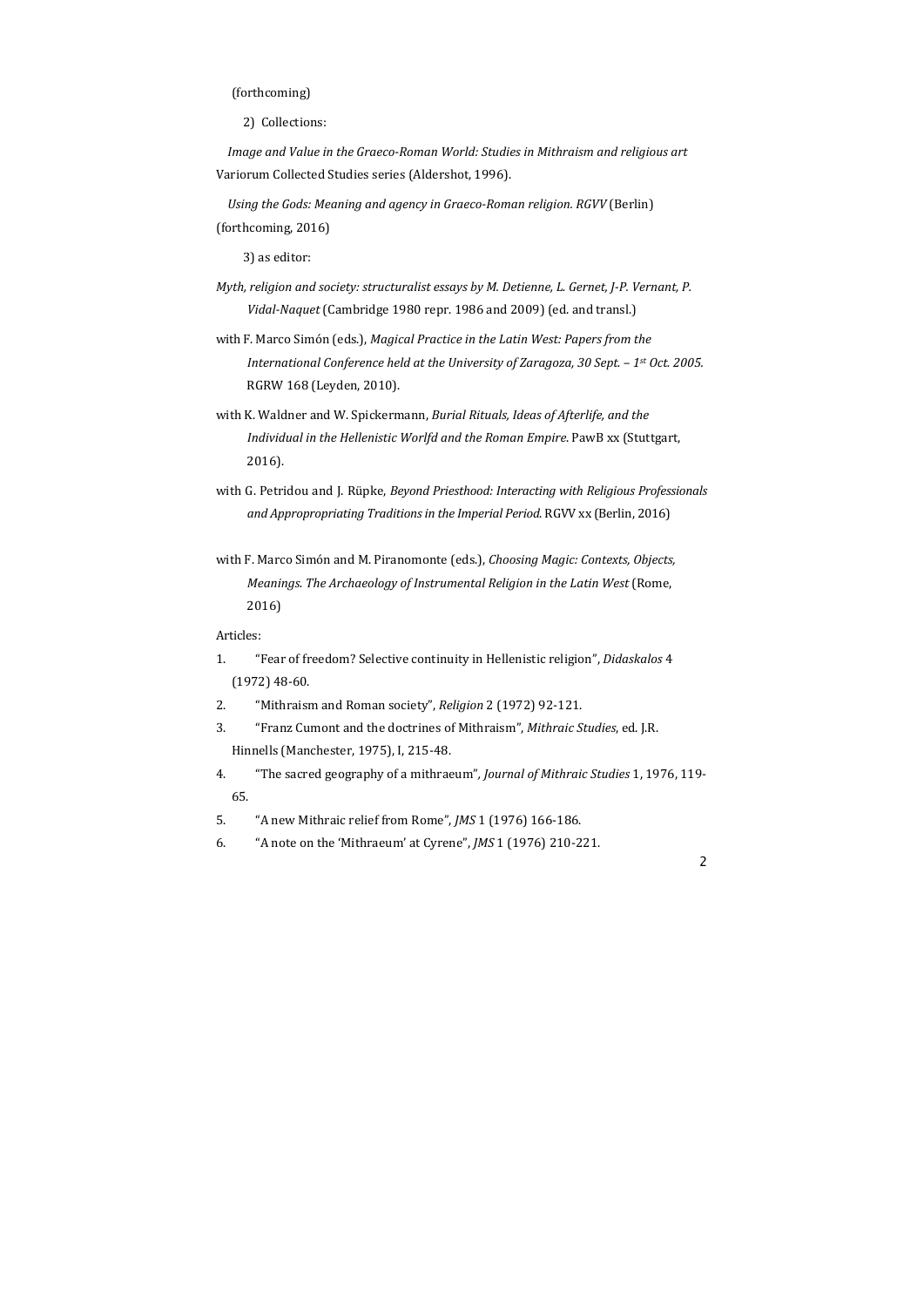- 7. "Iconographical notes on the Pojejena reliefs", *JMS* 2 (1977-8) 73-78.
- 8. "The date and significance of CIMRM 598 [British Museum, Townley Collection]", *JMS* 2 (1977-78) 148-174.
- 9. *(with J.R. Hinnells),* "Some new photographs of well-known Mithraic reliefs", *JMS* 2 (1977-8) 198-223.
- 10. "The real and the imaginary: production and religion in the Graeco-Roman world", *Art History* 2 (1979) 5-34.
- 11. "Reality, evocation and boundary in the Mysteries of Mithras", *JMS* 3 (1979-80) 19‐99.
- 12. "Panelled complications", *JMS* 3 (1979-80) 200-227.
- 13. "Aelian's peony: the location of magic in Graeco-Roman tradition", *Comparative Criticism*, 9 (ed. E.S. Shaffer) (Cambridge, 1987) 59‐95.
- 14. "Lucan's Erictho", *Homo Viator* (Studies for J. Bramble) (eds. M and M. Whitby, and P. Hardie) (Bristol, 1987) 231-241.
- 15. "Authority, salvation and mystery in the Mysteries of Mithras"*, J.M.C.Toynbee Memorial Volume, eds. J. Huskinson, M. Beard, J. Reynolds (Newnham College,* Cambridge, 1988) 45-80.
- 16. "The moment of death: art and the ritual of Greek sacrifice": Acts of the XXVIth *Congress for the History of Art, Washington 11‐16 August 1986* [CIHA] ( ed. I. Lavin et al.), (University Park, 1989) 431-437.

17-19: "From Republic to Principate: priesthood, religion and ideology"; "The Veil of Power: emperors, sacrifice and benefaction"; "Religion in the Roman Empire: the civic compromise and its limits", in M. Beard & J. North (eds.) *Pagan Priests* (Duckworth, London, 1990) 179-255.

- 20. "Roman Inscriptions, 1986‐90", *Journal of Roman Studies* 83 (1993) 131‐158 (with Joyce Reynolds, Charlotte Roueché and Mary Beard).
- 21. "Mystery, metaphor and doctrine in the Mysteries of Mithras" in *Studies in Mithraism: Papers associated with the Mithraic Panel organized on the occasion of the XVIth Congress of the International Association for the History of Religions, Rome 1990*, ed. J. R. Hinnells (Rome, 1994) 103-124.
- 22. "The healing event in Graeco-Roman folk-medicine", in *Ancient Medicine in its socio‐cultural Context*, eds. H.F.J. Horstmanshoff, P.J. van der Eijk, P.H. Schrijvers (Leyden, 1995) 363‐376.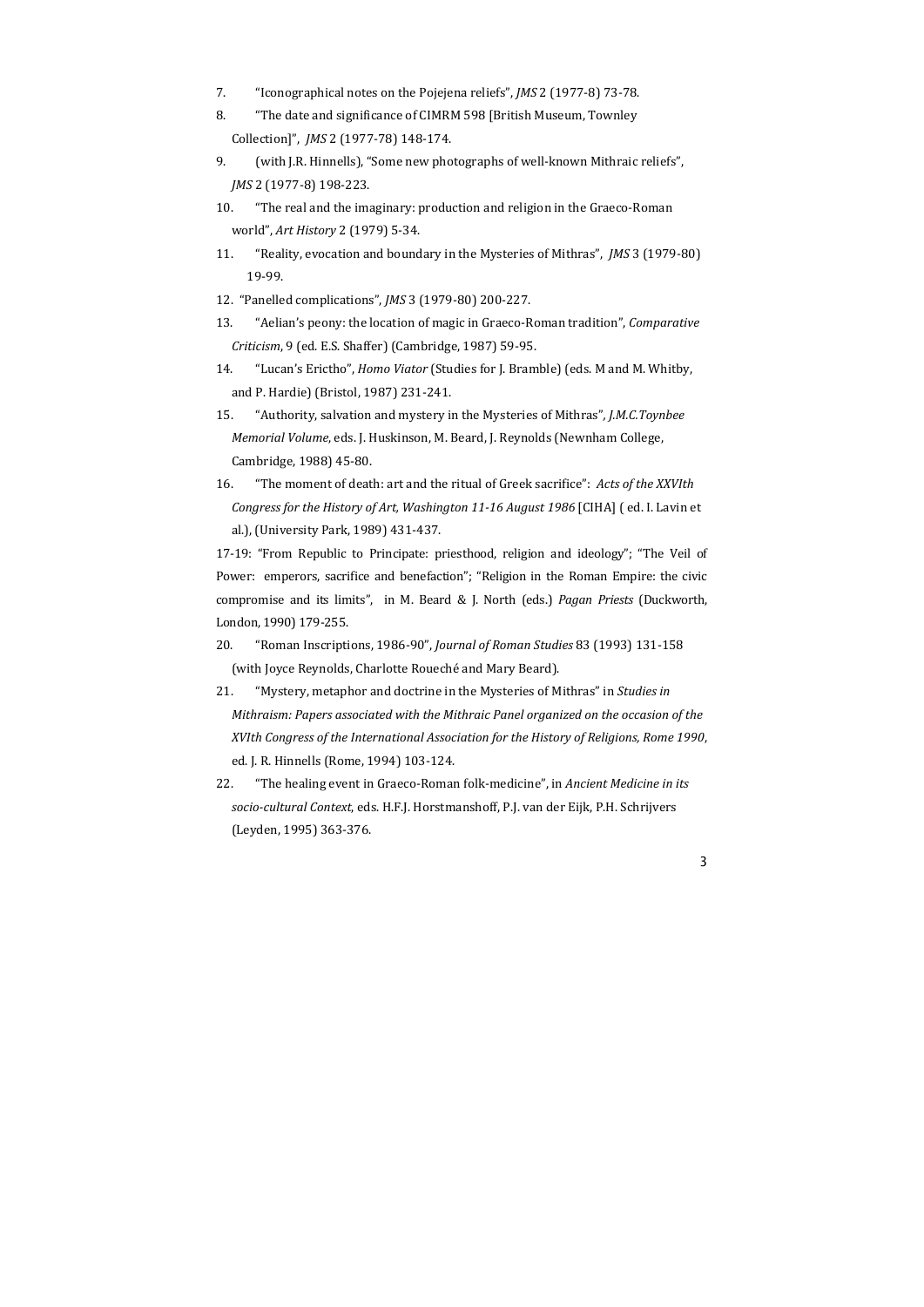- 23. 14 articles for *Oxford Classical Dictionary*<sup>3</sup> (1996): Mysteries, Oriental mysteries, Syncretism, IOMDolichenus, Men, Anubis, Apis, Horus, Isis, Sarapis, Osiris, Egyptian deities, Eunuchs religious, Vesta (300-1200 words).
- 24. 4 articles for *Dictionary of Deities and Demons in the Bible* (Leyden, 1995): Poseidon, Pronoia, Helios, Anthropos (1,000-4,000 words).
- 25. 14 articles for *Der Neue Pauly*, 1-2 (1996-7): Anaitis, Arimaspoi, Belenus [never printed], Brachmanes, Bukoloi, Caelestis, Cannophori, Daktyloi Idaioi, Dendrophori, Dolichenus, Enyalios, Enyo.
- 26. "*Quaedam veritatis umbrae*: Hellenistic magic and astrology" in: T. Engberg-Pedersen (ed.) *Conventional Values in the Hellenistic World* (Aarhus, 1997) 128‐158.
- 27. "Reporting the Marvellous: Private Divination in the Greek Magical Papyri", in: H. Kippenberg & P. Schäfer (edd.), *Envisioning Magic: A Princeton Seminar and Symposium* (Leyden, 1997) 65-92.
- 28. "Roman Inscriptions, 1990‐95", *Journal of Roman Studies* 87 (1997) 203‐240 (with Mary Beard, Joyce Reynolds, Charlotte Roueché).
- 29. "Viewing Mithraic art: the altar from Burginatium (Kalkar), Germania Inferior," ARYS 1 (1998) 227-258.
- 30. "Imagining Greek and Roman magic," in: B. Ankarloo & S. Clark (eds.), *The Athlone History of Witchcraft and Magic in Europe*, 2: *Ancient Greece and Rome* (London, 1999) 159-275.
- 31. " 'What's in a list?': listing in Greek and Graeco-Roman malign magical texts," in: D. Jordan, H. Montgomery & E. Thomasson (edd.) *The World of Ancient Magic*: Proceedings of the First international Eitrem Seminar, Athens May 1997 (Bergen, 2000), 239‐277.
- 32. "*Milontas gia te mageia*," *Archaiologia*, Athens, no. 73, Dec. 1999, 8‐17. An English translation without the illustrations appeared as "Talking of Magic", in J.C.B. Petropoulos (ed.), *Greek Magic: Ancient, Medieval and Modern*. Routledge Monographs in Classical Studies (London, 2008) 139-149.
- 33. 12 articles for *Der Neue Pauly*, 6-8 (1998-2000): Kautes-Kautopates, Kotyto, Kureten, Logos, 2 (Zauberformel), Luna, Ma, Mars, Maskelli-Maskello, Mithras, Molpoi, Molpos; art. 'Griechisch‐orientalische Kulte', *Religion in Geschichte und Gegenwart* ed. 4, vol. 3 (Tübingen, 2000), 1292f.
- 34. "'Persaei sub rupibus antri': Überlegungen zur Entstehung der Mithrasmysterien",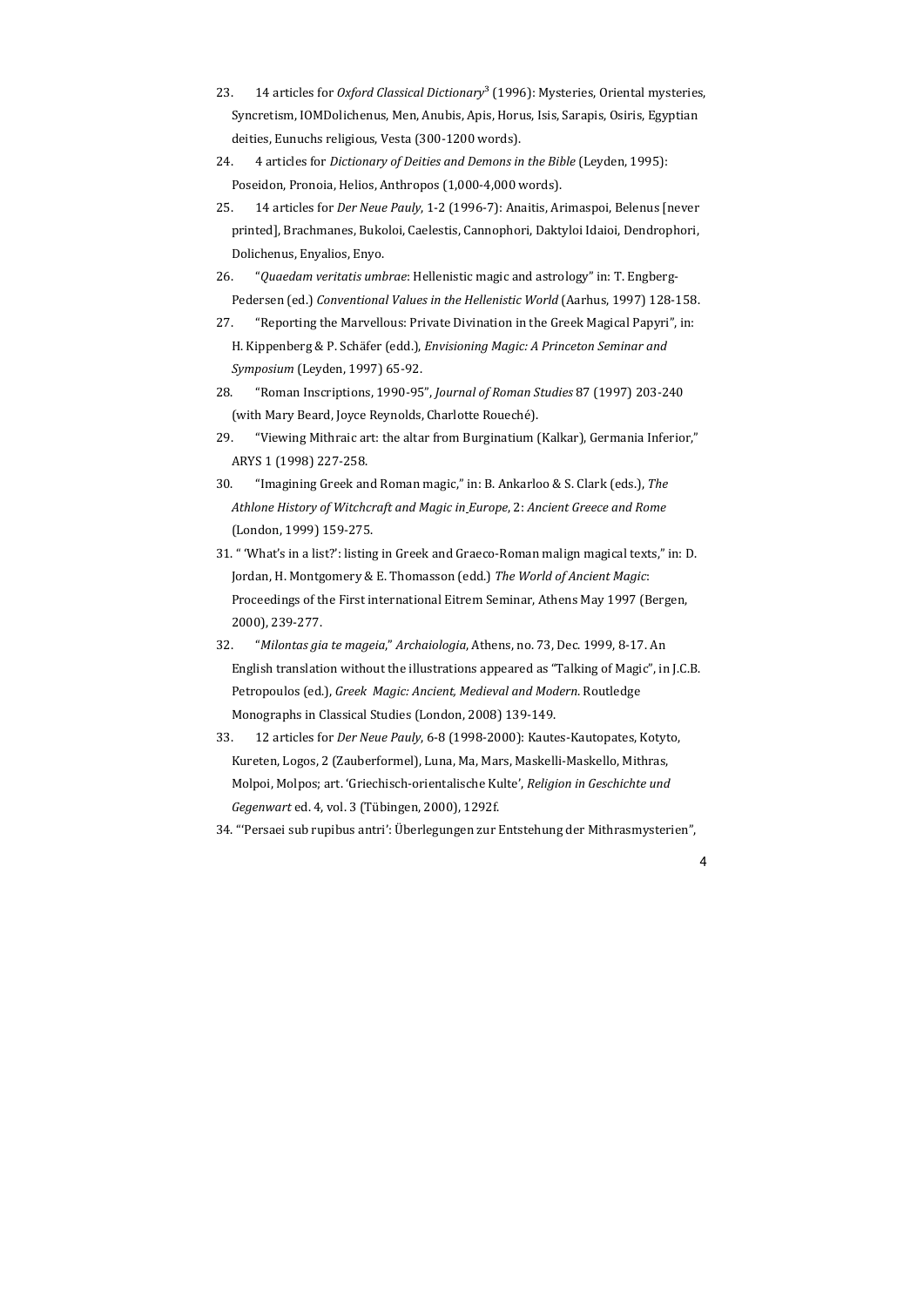in: *Ptuj im römischen Reich/Mithraskult und seine Zeit: Akten des intern. Symposion Ptuj, 11‐15. Okt. 1999* Archaeologia Poetovionensis 2 (Ptuj, 2001 [2002]) 289‐301. 

- 35. "The Roman imperial cult and the question of power," in *Raising the Eyebrow: John Onians and World Art Studies*, L. Golden (ed.) BAR International Series 996 (Oxford 2001), 107-22. Reprinted in J.A. North and S.R.F. Price (eds.), *The Religious History of the Roman Empire: Pagans, Jews and Christians* (Oxford, 2011) [= *Oxford Readings in Classical Studies*] 37‐70.
- 36. "Shaping the text: theory and practice in Graeco-Egyptian malign magic," in: *Kykeon: Studies in honour of H.S. Versnel*, eds H.E.J. Horstmannshoff, H.W. Singor, F.T. van Straten & J.H.M. Strubbe. RGRW 142 (Leyden, 2002) 69-111.
- 37. 11 articles for *Der Neue Pauly* 9-12.2 (2000-2002): Pontifex, Priester II, Selene, Sol-Helios, Synkretismus, Theoi Megaloi, Zagreus, Zauberpapyri, Zauberpuppe, Zauberworte, Zurvan; 4 articles for *Religion in Geschichte und Gegenwart* ed. 4, vol.5 (2002): Mysterien: Begriffserklärung, Mysterienreligion, 1: Religionsgeschichtlich, Mystagogie/Mystagogische Theologie, 1: Gr.-röm. Antike, Mystik III Geschichtlich, 1: Gr.‐röm. Antike. Entry 'Divination, Prophecy, Oracles: Rome' for *The Harvard Companion to Ancient Religion*, S.I. Johnston (ed.) (Cambridge, Mass, 2003) 387‐90. Article 'Mithraism' for the *Encyclopedia of Religion*<sup>2</sup> (ed. Lindsay Jones) (Chicago 2005) vol. 9, pp.6088-92.
- 38. "Another view of the Pergamon divination kit", *Journal of Roman Archaeology* 15  $(2002)$  188-198.
- 39. "Roman Inscriptions, 1996‐2000," *Journal of Roman Studies* 93 (2003) 212‐292 (with a section by C. Roueché).
- 40. "Interpreting Mithras in the late Renaissance, 1: the 'monument of Ottaviano Zeno' (V.335) in Antonio Lafreri's *Speculum Romanae Magnificentiae* (1564)," in *Electronic Journal of Mithraic Studies* 4 (2004) (illustrated).
- 41. "Trajets de Mithra en Syrie romaine," Topoi (Lyon: Maison de l'Orient) 11.1 (2001) [2004], 77‐136.
- 42. "Small and miniature reproductions of the Mithraic icon: reliefs, pottery, ornaments and gems", in: M. Martens and G. de Boe (eds) *Roman Mithraism: the evidence of the small finds* (Archeologie en Vlaanderen, Monogr. 5) (Brussels, 2004), 259‐283.
- 43. "Social control in the 'confession' texts of Phrygia and Lydia," in: L. Hernández Guerra (ed.), *Jerarquías religiosas y control social en el mundo antiguo: Actas del XXVII*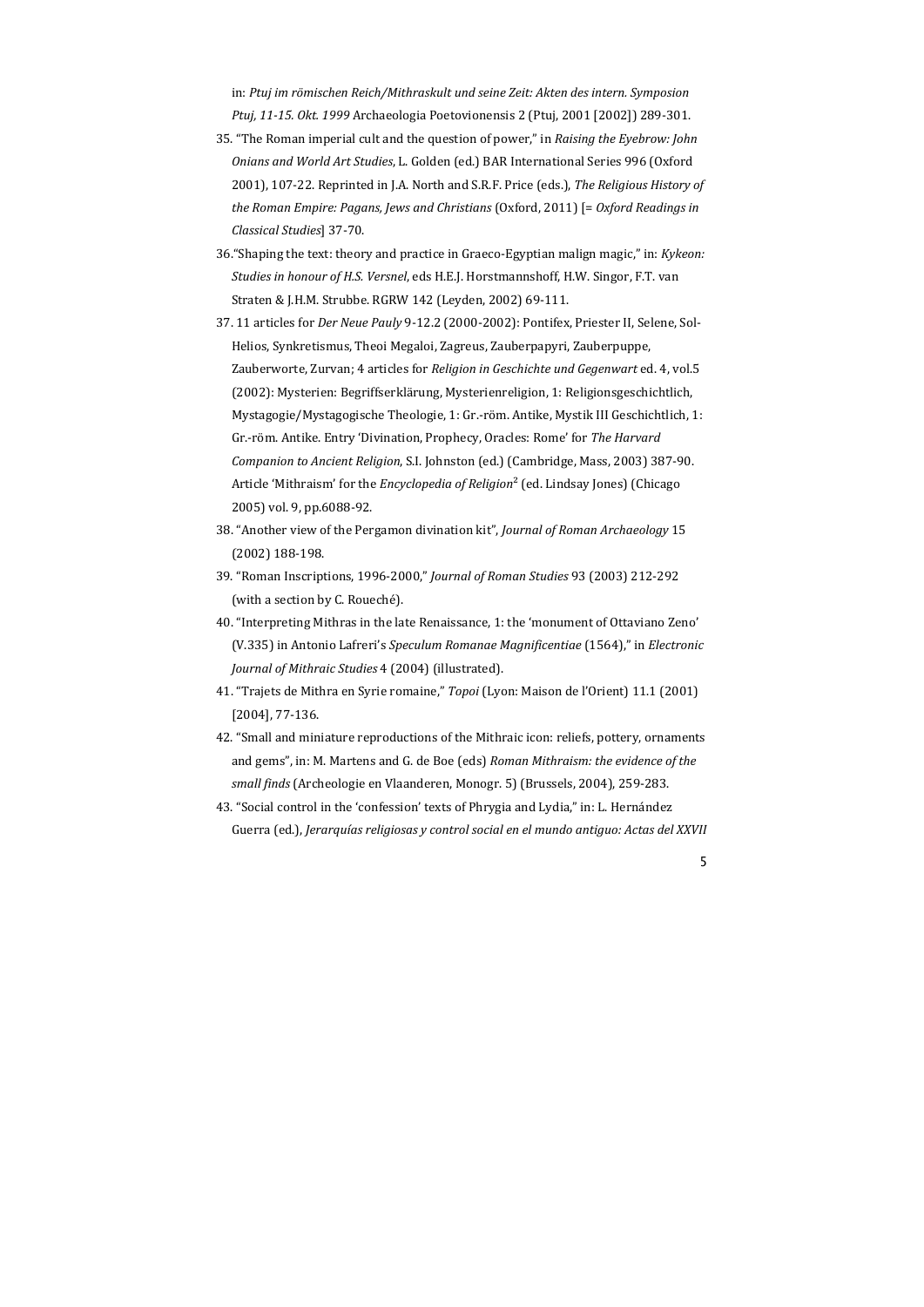*Congreso intern. GIREA‐ARYS VIII* (Valladolid, 2004) 193‐203. 

- 44. "Raising a sceptre: Confession narratives from Lydia and Phrygia," *JRA* 17 (2004) 177‐96.
- 45. "Ritual and hierarchy in the Mysteries of Mithras," in: *Divinas dependencias*, 2 in: ARYS 4 (2001 [2005]) 245-74. Reprinted in J.A. North and S.R.F. Price (eds.), *The Religious History of the Roman Empire: Pagans, Jews and Christians* (Oxford 2011) [= Oxford Readings in Classical Studies] 325-365.
- 46. "Competence and 'felicity conditions' in two sets of North African curse-tablets (*DTAud.* nos. 275‐85, 286‐98)," *MHNH* (Málaga) 5 (2005) 61‐86.
- 47. "Mithras Helios astrobrontodaimôn? The re-discovery of *IG* XIV 998 = *IGVR* 125 in South Africa," *Epigraphica* 68 (2006) 155‐194.
- 48. with J. Alvar and C. Rodríguez Cao, "The mithraeum at Lugo (*Lucus Augusti*) and its connection with *Legio VII Gemina*," *JRA* 19.1 (2006) 266‐277.
- 49. "Institutionalised religious options: Mithraism," in J. Rüpke (ed.), The Blackwell *Companion to Roman Religion* (Oxford 2007) 392‐405.
- 50. "Crisis and Transformation in Antiquity: Some reflections," *Rivista di Historiografía* 3 (5) (2007) 4‐14.
- 51. "The Coherence of Magical-herbal and analogous Recipes," MHNH 7 (2007) 115-146.
- 52. "Superstitio: superstition and religious repression in the late Roman Republic and Principate (100 BC – AD 300)," in Steve Smith and Alan Knight (eds.) The Religion of *Fools: 'Superstition' in Historical and Comparative Perspective. Proceedings of the Past and Present Conference held at the University of Essex 20‐22 May 2005*. Past & Present Supplement 3 (Oxford, 2008) 72-94.
- 53. "The Roman Army and the Cult of Mithras: a critical view," in Y. Le Bohec and Cath. Wolff (eds.), *L'armée romaine et la religion* (Paris, 2009) 379-450.
- 54. "The Mithraic Body: the example of the Capua Mithraeum," in: G. Casadio & P.A. Johnston (eds.), *Mystic Cults in Magna Graecia*, Symposium Cumanum, June 19-22, 2002 (Austin TX, 2009) 290-313.
- 55. "Magic as a Topos in Augustan Poetry: Discourse, Reality and Distance", *Archiv für Religionsgeschichte* 11 (2009) 209‐228.
- 56. "Magian Lessons in Natural History: Unique animals in Graeco-Roman natural magic," in J. Dijkstra, L. Kroesen and Y. Kuiper (eds.), *Myths, Martyrs and Modernity:*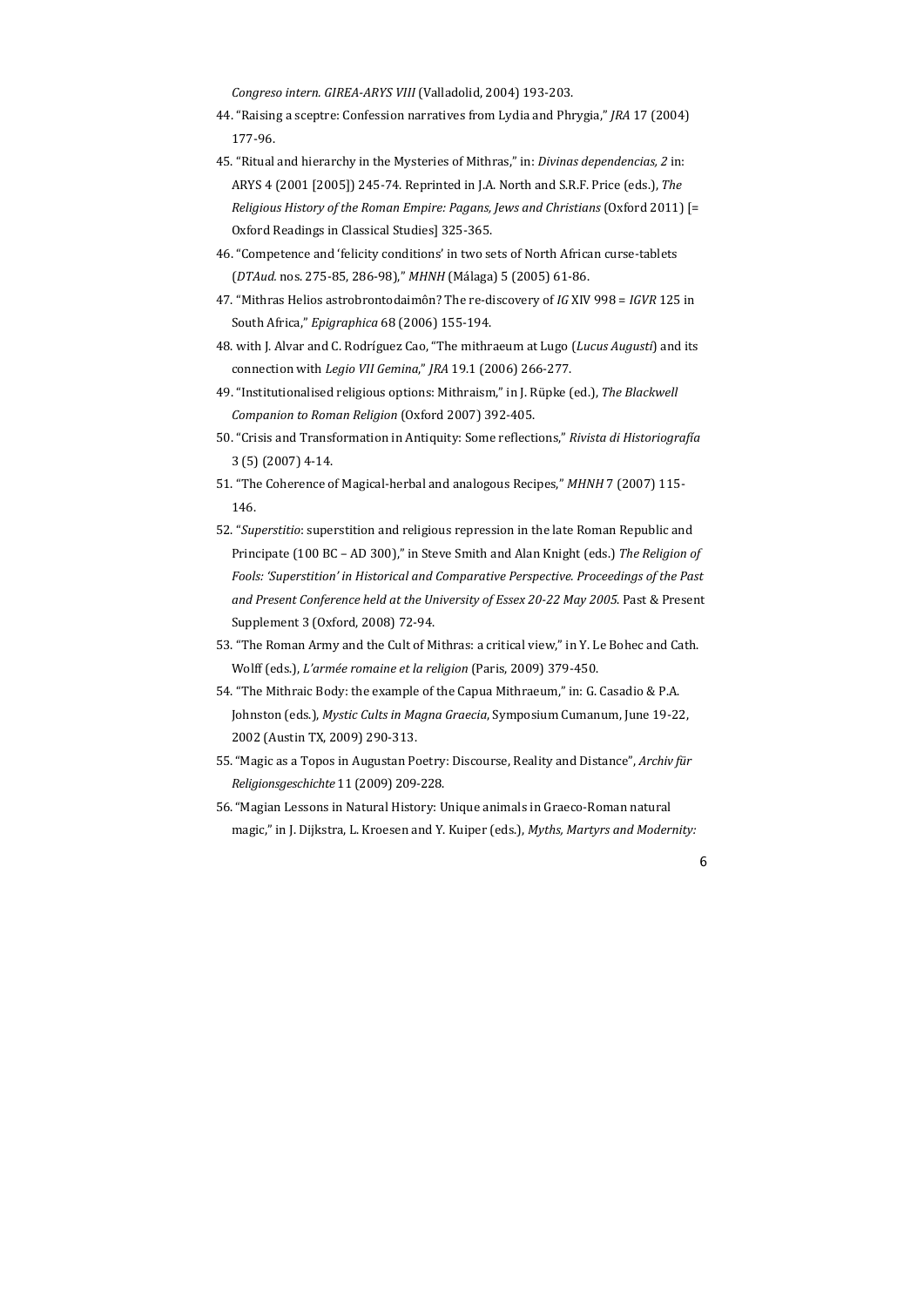*Studies in the History of Religions in honour of Jan N. Bremmer*. Numen Suppl. 127 (Leyden, 2010) 249-269.

- 57. with Dominique Joly and William van Andringa, "L'inscription sur les turibula. Commentaire sur la prière" in D. Joly, F. Dupont & C. de Frutos, *Un ensemble de mobilier cultuel antique en contexte urbain. La cave du magicien de Caius Verius Sedatus, Place des Épars, Chartres (Eure –et‐Loire‐Centre). Rapport de sondage*. Service archéologique de Chartres (Chartres, 2009) 138-47. A revised version has appeared as: D. Joly (dir.), R.L. Gordon, J. Simon, W. van Andringa, S. Willerval, "L'attirail d'un magicien rangé dans une cave de Chartres/Autricum", *Gallia* 67.2 (2010) 125-208 at 168-75.
- 58. eidem, "A Prayer for Blessings on three Ritual Objects discovered at Chartres-*Autricum* (France: Eure‐et‐Loir)," in Gordon and Marco Simón, *Magical Practice in the Latin West* (Leyden, 2010) 487-518 (a substantially different version).
- 59. "Introduction" to Gordon and Marco Simón, *Magical Practice in the Latin West* (Leyden, 2010) 1-49.
- 60. "Minos' Silver Wine-cup: Religious Forgery, Reception and Functional Memory in Classical Antiquity," *ARYS* 7 (2006‐08) [2010] 17‐46.
- 61. "The Rules of the Game: Constructing Power in Rhizotomic Practice," *Acta Classica Universitatis Scientiarum Debreceniensis* 47 (2011) 45‐68.
- 62. "Signa nova et *inaudita*: The Theory and Practice of Invented Signs in Graeco-Egyptian Magical Texts", MHNH 11 (2011) [Festschrift F. Calvo Martinez] 15-45.
- 63. "Archaeologies of Magical Gems", in: C. Entwistle (ed.). *'And These the Gems of Heaven': Proceedings of the British Museum Byzantine Seminar* (London, 2012, corr. reprint 2013) 39-48.
- 64. "Ut tu me vindices: Mater Magna and Attis in some new Latin defixiones", in A. Mastrocinque and C. Giuffrè Scibona (eds.), *Demeter, Isis, Vesta and Cybele: Studies in Greek and Roman Religion in honour of Giulia Sfameni Gasparro*. PAwB 36 (Stuttgart, 2012) 195‐212.
- 65. "Memory and Authority in the Magical Papyri," in B. Dignas and R.R.R. Smith (eds.), *Historical and Religious Memory in the Ancient World: Essays for Simon Price* (Oxford, 2012) 145‐180.
- 66. "Representative Individuality in Iamblichus' *De vita pythagorica*" in: J. Rüpke and W. Spickermann (eds.), *Reflections on Religious Individuality: Greco‐Roman and Judaeo‐*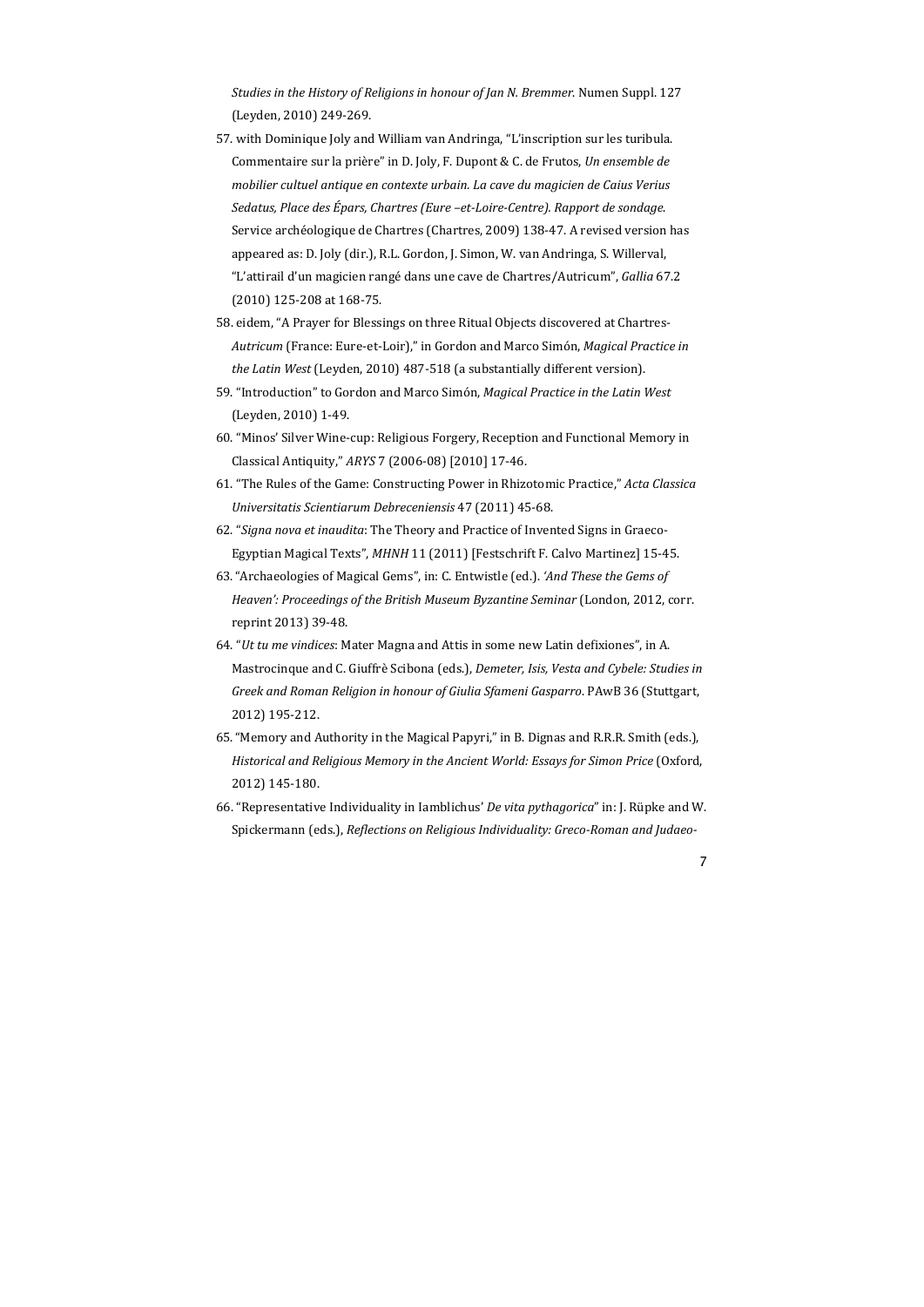*Christian texts and practices.* RGVV 62 (Berlin, 2012) 71‐97. 

- 67. Art. "Mithras", in *Reallexikon für Antike u. Christentum* vol.24/Lfg. 193 (2012) cols. 964‐1009.
- 68. "Fixing the Race: Managing risks in the Circus at Carthage and Hadrumetum", in M. Piranomonte and F. Marco Simón (eds.), *Contesti magici/Contextos mágicos*. Atti del Convegno Internazionale 'Contesti magici/Contextos mágicos', Palazzo Massimo, Roma, 4‐6 nov. 2009 (Rome 2012 [2013]) 47‐74.
- 69. "On Typologies and History: 'Orphic Themes' in Mithraism", in G. Sfameni Gasparro, A. Cosentino and M. Monaca (eds.), *Religion in the History of European Culture. Proceedings of the Ninth EASR Conference and IAHR Special Conference, 14 – 17 Sept. 2009, Messina*. Biblioteca dell'Officina si Studi Medievali 16 (Palermo 2013) vol. 2, 1023‐1048.
- 70. "Cosmology, astrology, and magic: Discourse, schemes, power and literacy", in L. Bricault and C. Bonnet (eds.), Panthée: *Religious Transformations in the Graeco*-*Roman Empire*. RGRW 177 (Leyden, 2013) 85‐111.
- 71. "The *Miles*-frame in the Mitreo di Felicissimo and the practicalities of sacrifice" (Comment on A. Chalupa and T. Glomb ....), *Religio: Revue pro Religionistiku* [Brno] 21.1 (2013) 33‐38.
- 72. "Individuality, selfhood and power in the Second Century: The mystagogue as a mediator of religious options", in J. Rüpke and G. Woolf (eds.), *Religious Dimensions of the Self in the Second century CE*. STAC 76 (Tübingen, 2013) 146‐172.
- 73. "Inversion, Codeverletzung, Spott: 'Karnevaleske Elemente' im antiken Griechenland", in: D. Fugger (ed.), *Verkehrte Welten? Forschungen zum Motiv der ritueller Inversion*. Historische Zeitschrift, Beiheft 60 (Munich, 2013) 39‐70.
- 74. "Gods, guilt and suffering: Psychological aspects of cursing in the north-western provinces of the Roman Empire", *Acta Classica Universitatis Scientiarum Debreceniensis* 49 (2013) 255‐81.
- 75. "The Religious anthropology of Late-antique 'high' Magical Practice", in J. Rüpke (ed.), *Individualization in the Religions of the Ancient Mediterranean* (Oxford 2013) 163‐186.
- 76. "Will my child have a big nose?": Uncertainty, authority and narrative in katarchic astrology", in V. Rosenberger (ed.), *Divination in the Ancient World: Religious Options and the Individual.* Potsdamer Altertumswissenschaftliche Beiträge 46 (Stuttgart,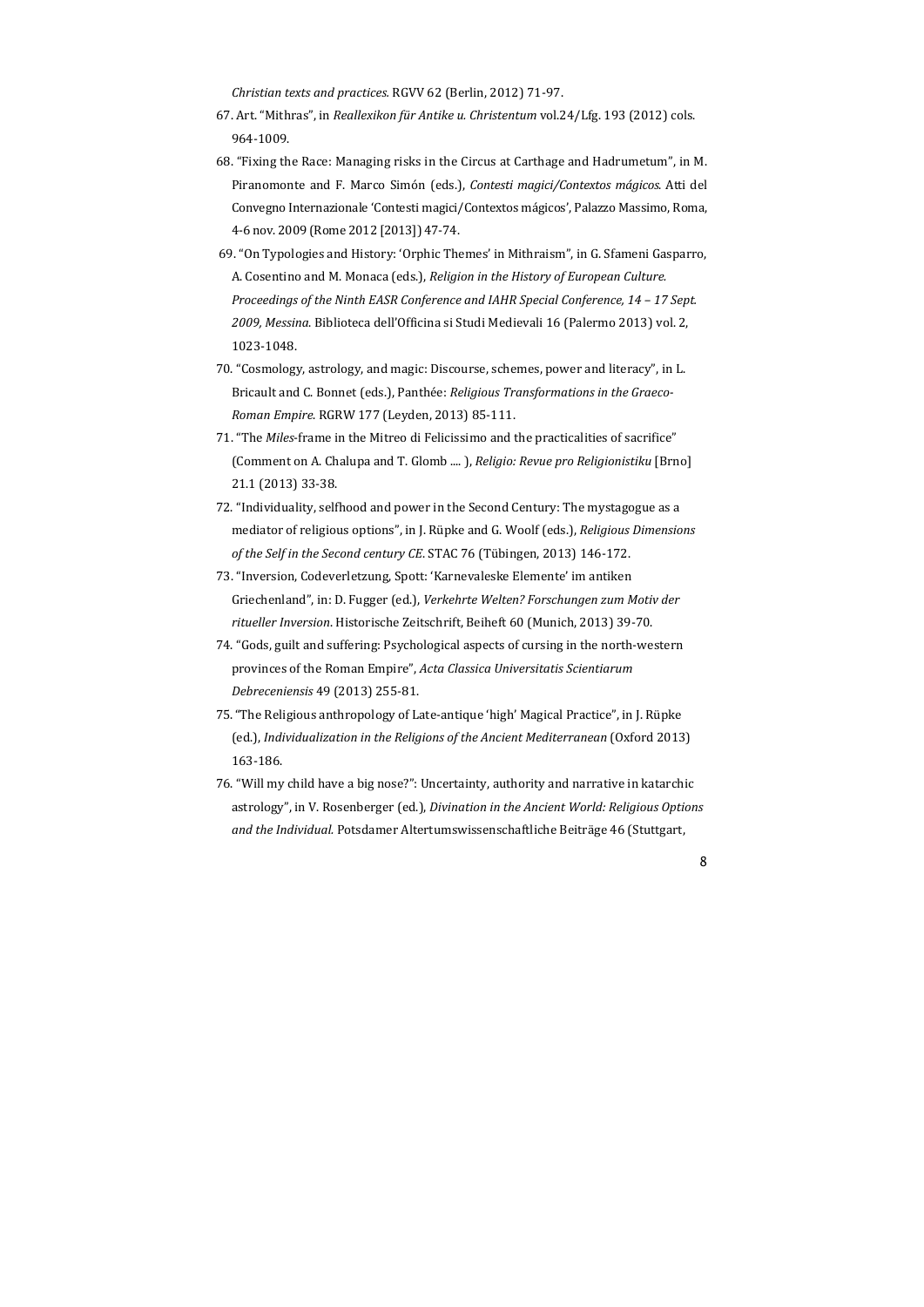2013) 93‐137. 

- 77. "Charaktêres between Antiquity and Renaissance: Transmission and Re-invention", in V. Dasen and J.‐M. Spieser (eds.), *Les savoirs magiques et leur transmission de l'Antiquité à la Renaissance.* Colloque Fribourg 17-19 mars 2011. Micrologus' Library 60 (Florence, 2014) 253‐300.
- 78. "Addendum" to P.D.A. Garnsey & R.P. Saller, *The Roman Empire*<sup>2</sup> (London 2014) chap. 9 "Religion", pp.199-205.
- 79. with V. Gasparini, "Looking for Isis 'the Magician' ( $h$ *k* $\gamma$ *k*) outside Egypt", in L. Bricault and R. Veymiers (eds.), *Bibliotheca Isiaca* 3 (Bordeaux) 39-53.
- 80 "Reflections on the International Symposium 'Reconstruction and the Historic City: Rome and Abroad – an interdisciplinary approach', LMU Munich, 17-19 October 2012", in C. Häuber, F.X. Schütz and G.M. Winder (eds.), Reconstruction and the *Historic City: Rome and Abroad – an interdisciplinary approach*. Beiträge zur Wirtschaftsgeographie München 6 (Munich, 2014) 260-263.
- 81. "From substances to texts: Three materialities of magic in the Roman period", in D. Boschung and J.N. Bremmer (eds.), *The Materiality of Magic*, Acta of the International Conference held at the Center for Advanced Studies, University of Cologne, May 2012. Morphomata 20 (Munich, 2015) 133-176.
- 82. "From Miθra to Roman Mithras": Appendix to M. L. West, "Ancient Greece" in M. Stausberg and Y. Sohrab‐Dinschaw Vevaina (eds.), *The Wiley‐Blackwell Companion to* Zoroastrianism (Malden and Oxford 2015) 451-456.
- 83. "Religious competence and individuality: Three studies in the Roman Empire", *Religion* 45 (2015) Digital version published 1/6/2015
- 84. "Showing the gods the way: Curse-tablets as deictic persuasion", *Religion in the Roman Empire* 1.2 (2015) 148‐180.
- 85. "Temporary deprivation: Rules and meanings", in J. Rüpke and R. Raja (eds.), A *Companion to the Archaeology of Religion in the Ancient World* (Malden MA and Oxford 2015) 194‐206.

In press:

- 86. "Negotiating the temple-script: Women's narratives among the 'confession-texts' of western Asia Minor", in *RRE...*.
- 87. " 'Straightening the paths': Inductive Divination, Materiality and Imagination in the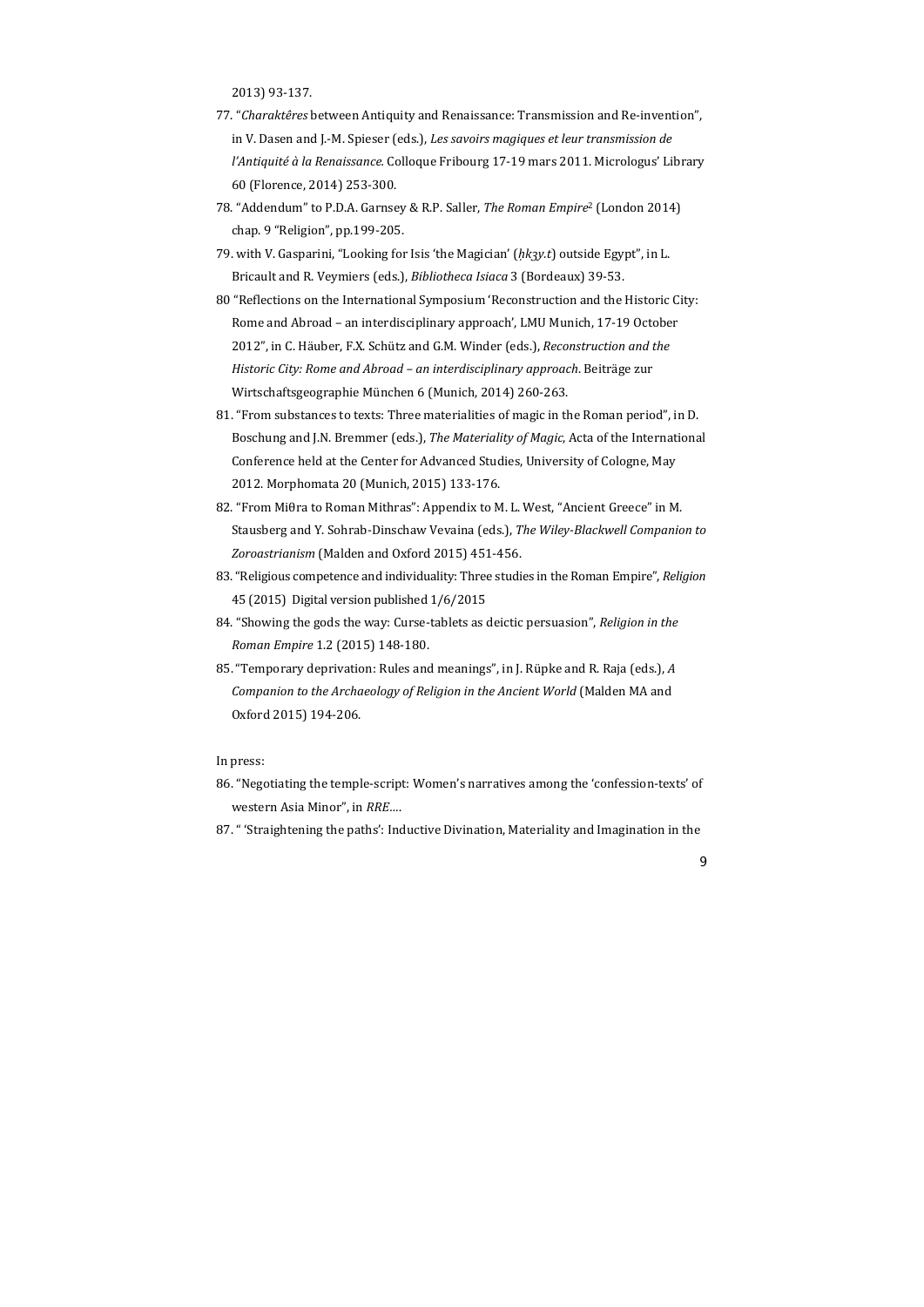Graeco‐Roman Period", in Jennifer Knust & Claudia Moser (eds.), *Ritual Matters*, Suppl. to *Memoirs* of the *American Academy* in *Rome* .....

- 88. "Good to think: The Wolf and Wolf-men in the Graeco-Roman World", in W. de Blécourt (ed.), *Werewolf Histories* (Basingstoke 2015)
- 89. "*Persae in spelaeis Solem colunt*: Mithra(s) between Persia and Rome", in R. Strootman and M.J. Versluys (eds.), *Persianism in Antiquity* (Stuttgart, 2016)
- 90. "*Den Jungstier auf den goldenen Schulter zu tragen*. Mythos, Ritual und Jenseitsvorstellungen im Mithraskult", in K. Waldner, W. Spickermann, R.L. Gordon (eds.), *Burial Rituals, Ideas of Afterlife, and the Individual in the Hellenistic Worlfd and the Roman Empire*. PawB xx (Stuttgart)
- 91. "Nature, Order and Well-Being in the Roman Cult of Mithras", in A. Hintze and A. Williams (eds.), *Studies in honour of John Hinnells*... (London 2016)
- 92. "Cultural appropriations in P.Brit.Mus. CXXI = PGrMag VII", in J.F. Quack et al. (eds.), *Cultural Plurality in Ancient Magical Texts and Practices* (Tübingen 2016)
- 93. "Contesting civic monopolies: Choosing Dionysus, choosing Mithras", in D. Petridou, R.L. Gordon and J. Rüpke (eds.), *Beyond Priesthood: Interacting with Religious Professionals and Appropropriating Traditions in the Imperial Period*. RGVV xx (Berlin 2016).
- 94. "The performativity of Greek and Roman magical lists", in Rebecca Lämmle, Cédric Scheidegger Lämmle, Katharina Wesselmann (eds.), *Lists and Cataloguesin Ancient Texts: Towards a Poetics of Enumeration.* Trends in Classics (Berlin, 2016).
- 95. "Accommodations and negotiations in Asia Minor: Small groups, local élites, and Rome", in E. Muñiz Grijalvo (ed.), *Imperial Dynamics and Religion in the Greek Cities of the Roma Empire.* PawB (Stuttgart).
- 96. "Diagnosing the signs: The body as subject in Latin defixiones", in R.L. Gordon, F. Marco Simón and M. Piranomonte (eds.), *Choosing Magic: Contexts, Objects, Meanings. The Archaeology of Instrumental Religion in the Latin West* (Rome, 2016)
- 97. "From East to West: Staging Religious Experience in the Mithraic Temple", in C. Witschel and J.‐F. Quack (eds.), *From the Orient to Rome and Back Again: Religious Flows in the Roman Empire.* Proceedings of the Colloquium held at Heidelberg 26-29 Nov. 2009 (*still* in editing process)
- 98. 12 entries of assorted length for *Oxford Encyclopaedia of Late Antiquity*, eds. O. Nicholson & M. Humphries (Oxford 2016): Amulets, Apotropaic signs, Curses and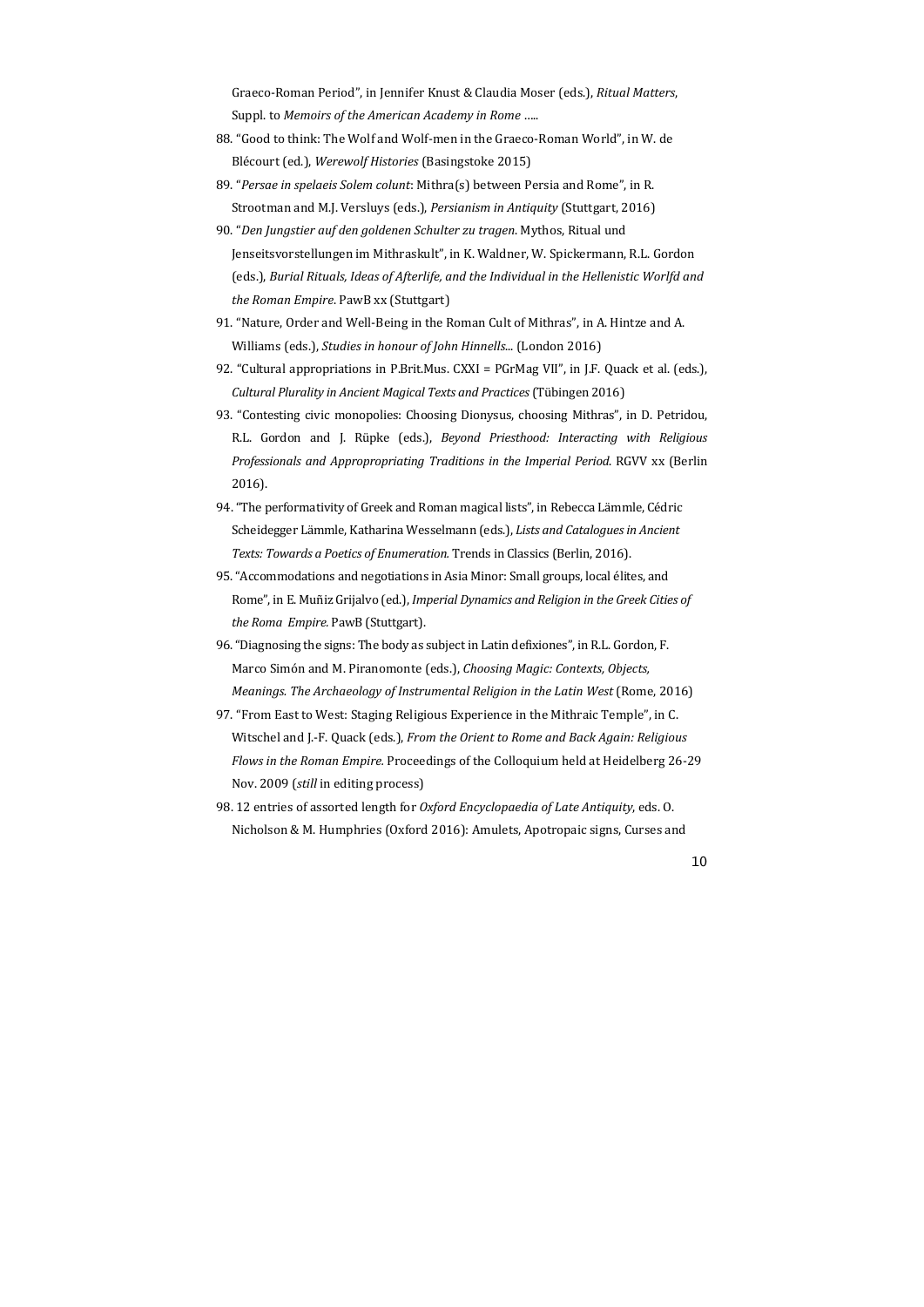"The Legal Repression of Magic at Rome", in D. Frankfurter and H.S. Versnel (eds.), *Brill Companion to Magic*

Curse-tablets, Evil eye, Greek Magical papyri, Hermes Trismegistus in Late Antiquity, Holy men, Isis in Late Antiquity, Magic and divination, 'Mithras Liturgy', Votive offerings (Christian), Witchcraft. Entry "Mysteries" for *Oxford Encyclopedia of Bible Archaeology*, ed. L.Michael White (Oxford 2013) (4,000 words). 2 entries for the *Routledge Dictionary of Ancient Mediterranean Religions* (2015): Mithraeum; Cautes and Cautopates.

# Projected:

"Using Magic", in D. Frankfurter and H.S. Versnel (eds.), *Brill Companion to Magic*

### Review articles:

- "Reason and ritual in Greek tragedy: on René Girard and Marcel Detienne", *Comparative Criticism* 1 (ed. E.S. Shaffer) (Cambridge, 1979), 279-310
- "Who worshipped Mithras?", Journal of Roman Archaeology 7 (1994), 459-74 (review of M. Clauss, *Cultores Mithrae* [1992]), *JRA* 7 (1994) 459‐474.
- S. Michel, *Die magischen Gemmen im Britischen Museum* (2001), *JRA* 15 (2002) 666‐70.
- S. Michel, *Die magischen Gemmen* (2004), *JRA* 21 (2008) 713‐18.
- C.P. Jones, *New Heroes in Antiquity: From Achilles to Antinoos* (2010), *JRA* 26 (2013) 852‐60.
- C. Bonnet, V. Pirenne‐Delforge, D. Praet (eds.), *Les religions orientales dans le monde grec et romain: Cent ans après Cumont (1906‐2006). Bilan historique et historiographique.* Colloque de Rome, 16-18 novembre 2006. Brussel - Bruxelles - Rome 2009, Numen 61 (2014) 657‐672.
- S. Mitchell & P. Van Nuffelen (eds.), *One God: Pagan monotheism in the Roman Empire* (2010)*, JRA* 27 (2014) 665‐676.
- J. Blänsdorf, *Die Defixionum tabellae des Mainzer Isis‐ und Mater Magna‐Heiligtums* (DTM) (2012), *JRA* 27 (2014) 774-784.

Block reviews for *Greece and Rome*: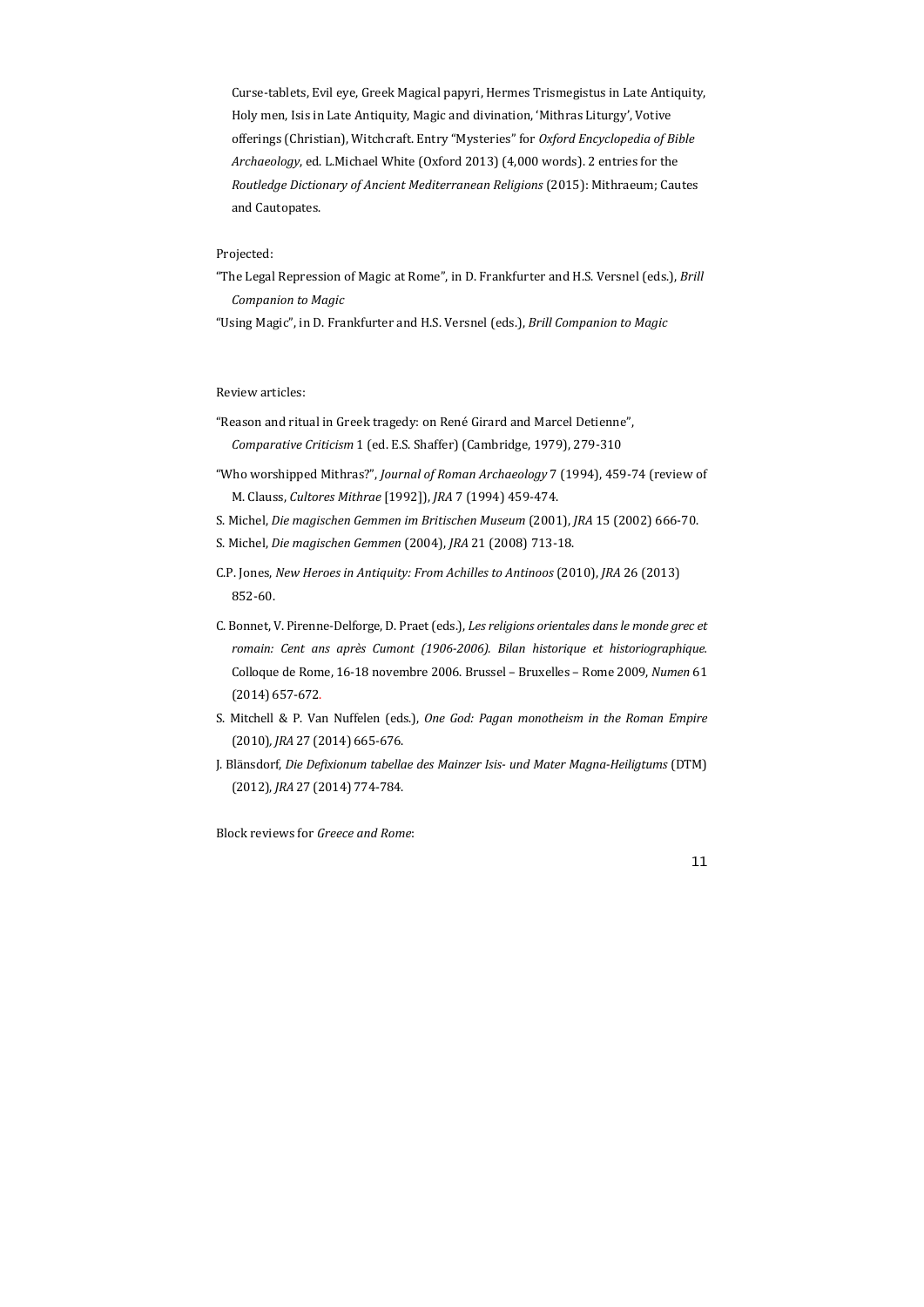"Subject reviews: Religion", Greece and Rome 48 (2001), 247-54 (13 volumes). "Subject reviews: Religion", Greece and Rome 49 (2002), 262-69 (12 volumes) "Subject reviews: Religion", Greece and Rome 50 (2003), 264-76 (8 volumes) "Subject reviews: Religion", *Greece and Rome* 51 (2004), 272-75 (4 volumes) "Subject reviews: Religion", Greece and Rome 52 (2005), 272-82 (13 volumes) "Subject reviews: Religion", Greece and Rome 53 (2006), 275-82 (7 volumes) "Subject reviews: Religion", Greece and Rome 54 (2007), 272-84 (10 volumes) "Subject reviews: Religion", Greece and Rome 55 (2008), 300-310 (13 volumes) "Subject reviews: Religion", *Greece and Rome* 56 (2009), 269-76 (6 volumes)

Reviews (since 1990):

P.M.C. Forbes Irving, Metamorphosis in Greek Myths (1990), Classical Review 41 (1991) 349‐51. 

R. Böhme, *Der Lykomide*, and P. Borgeaud (ed.) Orphisme et Orphée, CR 43 (1993) 85-88.

R. Merkelbach, Isis Regina - Zeus Sarapis (1995); K. Lembke, Das Iseum Campense (1994), *Journal of Roman Studies* 86 (1996) 236f. 

A. Mastrocinque, Studi sul Mitraismo (Il Mitraismo e la Magia) (1998), CR 50 (2000) 321f. 

L. Dirven, The Palmyrenes of Dura Europos (1999), *Bibliotheca Orientalis* 59 (2002) 130‐34. 

G. Piccottini, *Mithrastempel in Virunum* (1994), *Journal of Roman Archaeology* 9 (1996) 424‐26 

E. Sauer, *The End of Paganism in the North‐Western Provinces of the Roman Empire: the example of the Mithras cult (1996), JRA 12 (1999)* 682‐88.

O. Lollio Barberi et al., *Le antichità egiziane di Roma imperiale* (1995), *JRS* 88 (1998) 203f. 

B.S. Spaeth, *The Roman Goddess Ceres* (1995), *CR* 49 (1999) 590f. 

J. Shepherd et al. *The Temple of Mithras: Excavations by W.F. Grimes and A. Williams* (1998), *JRA* 13 (2000) 736‐42*.*

W. Fauth, *Helios Megistos* (1995), *Klio* 82 (2000) 541f. 

R. Wiegels*, Lopodunum, 2 (2000), Klio* 85 (2003) 273‐75.

G. Casadio (ed.), *Ugo Bianchi. Una vita per la Storia delle Religioni* (2002), CR 55.1 (2005)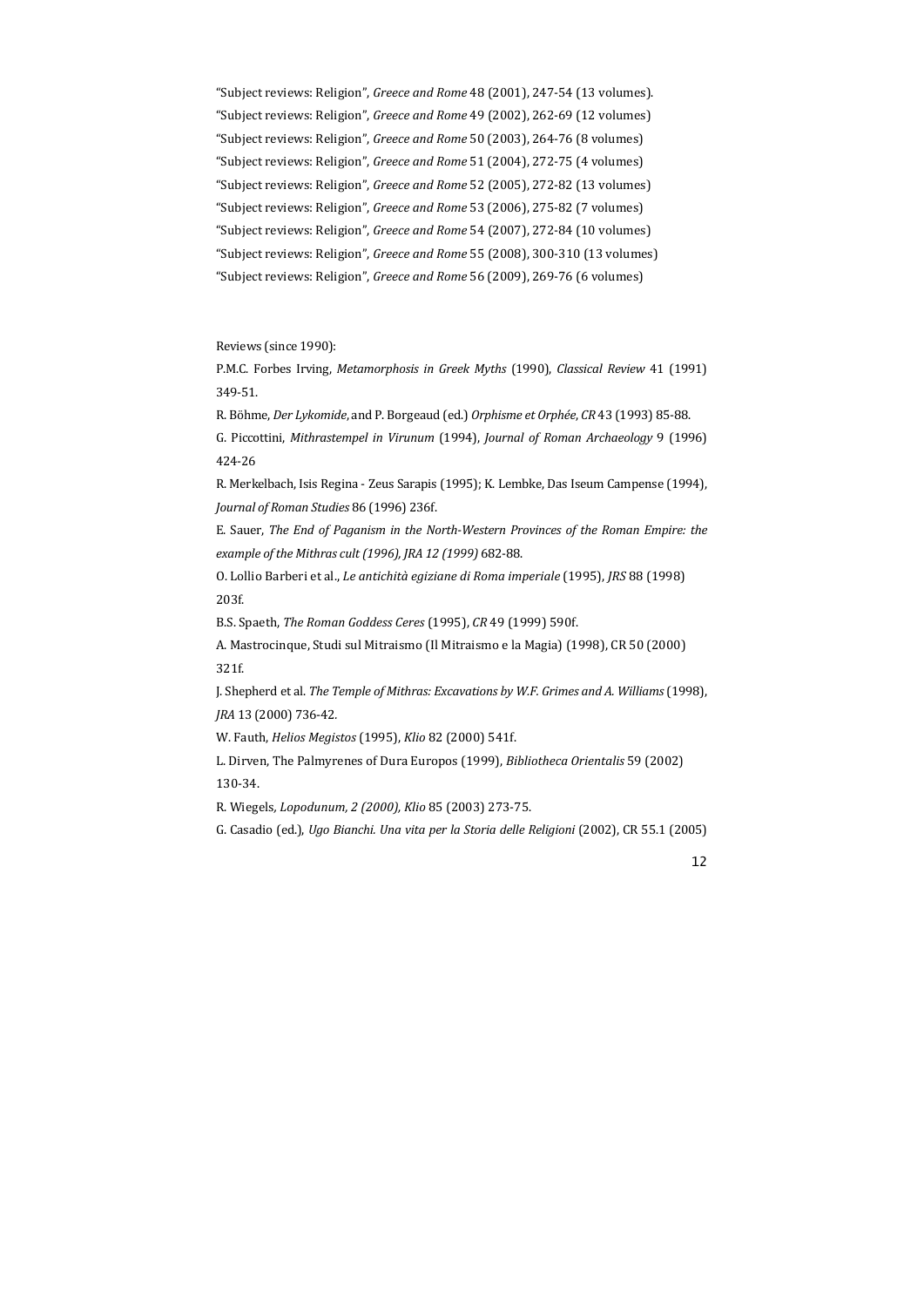349‐51. 

H.D. Betz, The "Mithras Liturgy". Text, Translation and Commentary (2003), CR 55.1  $(2005)$  99-100.

L. Bricault, Atlas de la diffusion des cultes isiaques (IV s. av.-IV s. apr. J.-C.) (2001), CR 55.1 (2005) 286‐88.

*Claiming Power: Purveying magical services in the Graeco-Roman World* (Oxford) *Religion and Personal Crisis: Curse‐tablets as'lived religion' The Roman Cult of Mithra*s

Current and recently expired projects:

1. Since Sept. 2003: Co-director of the projects: "Magia, representaciones colectivas y poder en la Roma del s. I" und "Espacios de la magia, superstición y poder en el occidente del Imperio romano", University of Zaragoza. Financed by the Ministerio

- H. Botermann, *Wie aus Galliern Römer wurden* (2005), *CR* 56.1 (2006) 205f.
- P. Bonnechere, *Trophonius de Lébadée* (2003)*, Phoenix* 40 (2006) 144‐46.
- D. B. Martin, *Inventing Superstition* (2004), *Gnomon* 78 (2006) 521‐26.
- L. Bricault, *Recueil des inscriptions concernant les cultes isiaques* (2005), CR 57.1 (2007) 232‐34.
- J.C. Balty et al., *Thesaurus cultus et rituum antiquorum* (2004‐2006) 6 vols., *CR* 57.2  $(2007)$  514-17.
- A. Schütte-Maischatz and E. Winter, *Doliche* (2004), *JRA* 20 (2007) 602-10.
- G. Bongard‐Levine, C. Bonnet et al. (eds.), *Mongolus Syrio salutem optimam dat: La correspondance entre M. Rostovtzeff et F. Cumont* (2007), CR 59.1 (2009) 286‐88.
- I. Sælid Gilhus, *Animals, Gods and Humans*(2006), *JRA* 22 (2009) 637‐42.
- I. Huld‐Zetsche, *Der Mithraskult in Mainz und das Mithräum am Ballplatz* (Mainzer Archäologische Schriften 7) 2008, *Klio* 92 (2009) 253‐56.
- C.A. Faraone & D. Obbink (eds.), *The Getty Hexameters: Poetry, Magic and Mystery in Ancient Selinous*(Oxford 2013), *BMCR* 2014.12.10.
- M. Clauss, Mithras. Kult und Mysterium<sup>2</sup> (Mainz/Darmstadt 2012), Klio 94.2 (2014) 756-761.

Books in progress: